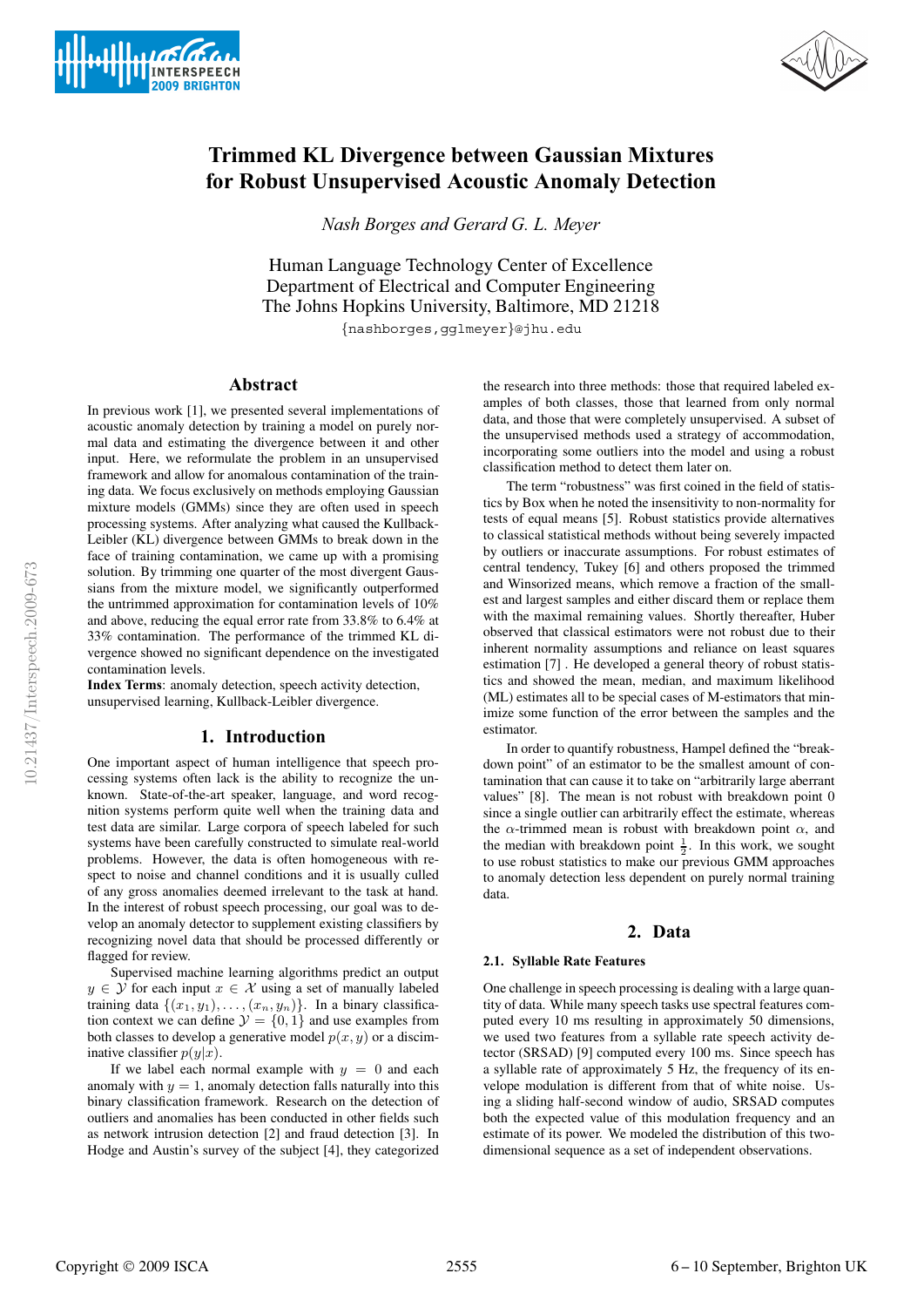#### **2.2. Anomalous Data**

We developed a set of synthetic anomalies known to be problematic to SRSAD, such as tones and noises of short duration and certain kinds of muzak [10]. The anomalous set was comprised of 50 examples of each of the following: DTMF sequences, Morse code, MIDI tones, MIDI songs, and various telephony noises. Using varying tone lengths from 25 ms to 1.25 seconds and a set of always-on MIDI tones centered at frequencies from 10 Hz to 300 Hz, Audacity [11] plug-in effects were used to generate random DTMF and Morse code sequences. The MIDI songs were downloaded from the MIDI Database [12] and telephony noises (busy signal, modem, etc) were obtained from FindSounds [13]. Since some of these noises were of short duration, the audio was cycled prior to feature generation until each was at least 5 minutes long. Half of the examples of each anomaly type were randomly selected for testing and the other half were reserved for possible use as training contamination.

#### **2.3. Normal Data**

The CallHome English corpus [14] of unscripted conversational speech between family and friends was selected to represent normal audio. Each conversation side in the *train* set was divided into 5 minute segments and 250 were randomly resampled from the total 918 to create ten training sets. This enabled us to estimate the variance in performance and allowed for up to 33% contamination when using all 125 anomalous segments. The English *eval* set was similarly divided into 5 minute segments yielding 226 for testing. We performed all our testing on contiguous 30 second segments, which were randomly selected from each 5 minute segment at test time.

#### **3. Mostly Normal Model**

We began by building a GMM to characterize the training data that we assumed to be mostly normal. We experimented with GMMs using up to 16 components with full covariance matrices.

The probability of an input  $x \in \mathbb{R}^d$  for a single Gaussian is

$$
\mathcal{N}(x; \mu; \Sigma) = \frac{\exp\left(-\frac{1}{2} (x - \mu)^T \Sigma^{-1} (x - \mu)\right)}{(2\pi)^{d/2} |\Sigma|^{1/2}} \tag{1}
$$

with mean vector  $\mu$  and covariance matrix  $\Sigma$ . Several of these are combined to form a mixture of  $m$  Gaussians,

$$
p(x|\theta) = \sum_{i=1}^{m} w_i \cdot \mathcal{N}(x; \mu_i; \Sigma_i)
$$
 (2)

each with its own mean  $\mu_i$ , covariance matrix  $\Sigma_i$ , and weight  $w_i$ , such that  $w_i > 0$  for  $i = 1, \ldots, m$  and  $\sum_{i=0}^{m} w_i = 1$ .

Unlabeled data often comes at a low cost, so we were not concerned with using all of it. Whenever training the mostly normal model (MNM), we randomly assigned 66% of the data to an *initial* set, keeping the remainder in a *heldout* set. Training GMMs using the Expectation-Maximization (EM) algorithm can be a delicate process and we wanted to avoid local maxima and overfitting to the training data. To deal with the former we trained eight separate initial models. Each initial model was initialized using k-means clustering on 1000 samples randomly chosen without replacement from the *initial* set. After a maximum of 10 iterations of k-means clustering, we performed ML

estimation using the EM algorithm until the parameters converged. The initial model with the highest log likelihood for the *heldout* set was then selected. Using this model and all of the data in the *initial* set, we continued to perform EM iterations while the log likelihood of the *heldout* set increased to ensure that the model would generalize.

### **4. Methods**

### **4.1. Average Log Likelihood Baseline**

We first present a baseline anomaly detector using the average log likelihood of an input sequence. Here,  $X =$  ${x_{n+1},...,x_{n+t}}$  was labeled as anomalous if

$$
\frac{1}{t}\sum_{i=n+1}^{n+t}\log p(x_i|\theta) < \lambda,\tag{3}
$$

where the threshold  $\lambda$  was set so that the false alarm rate was equal to the miss rate. This equal error rate (EER) allowed us to summarize detection performance with a single number.

#### **4.2. Distributional Anomaly Detection**

The distribution of syllabic rate features is noticeably different between anomalies and normal audio [1]. To obtain a model of a test sequence, we initialized the parameters to those of the MNM and performed ML estimation using the EM algorithm on the test data. While it is common to use MAP adaptation in such a scenario, we felt that deriving prior probabilities for the parameters using mostly normal data could not be justified when adapting to data that might be severely anomalous.

The comparison of two distributions  $p(x)$  and  $q(x)$  is often done using the Kullback-Leibler (KL) divergence [15],

$$
KL(p||q) = \int p(x) \log \frac{p(x)}{q(x)} dx.
$$
 (4)

We used the MNM for  $p(x)$  and the test segment model for  $q(x)$ , which was found to perform better than the alternative.

## *4.2.1. KL Divergence Approximation for GMMs*

For single Gaussians,  $p(x) = \mathcal{N}(x; \mu_p; \Sigma_p)$  and  $q(x) =$  $\mathcal{N}(x; \mu_q; \Sigma_q)$ , the KL divergence can be computed directly [16],

$$
KL_G(p||q) = \frac{1}{2}\log\left(\frac{|\Sigma_p|}{|\Sigma_q|} + \text{Tr}|\Sigma_p^{-1}\Sigma_q| - d\right)
$$

$$
+(\mu_p - \mu_q)^T \Sigma_q^{-1} (\mu_p - \mu_q)\right).
$$
 (5)

However, there is no such closed form expression between two GMMs. We used the approximation suggested by Goldberger et al. [17],

$$
\widehat{KL}_{\text{GMM}}\left(p\|q\right) = \sum_{i=1}^{m} w_{p,i} \left(KL_{\text{G}}\left(p_i\|q_{\pi(i)}\right) + \log \frac{w_{p,i}}{w_{q,\pi(i)}}\right)
$$
\n<sup>(6)</sup>

and substituted our own trivial mapping function  $\pi(i) = i$ , since our adaptation strategy resulted in a correspondence between the Gaussians of each mixture model.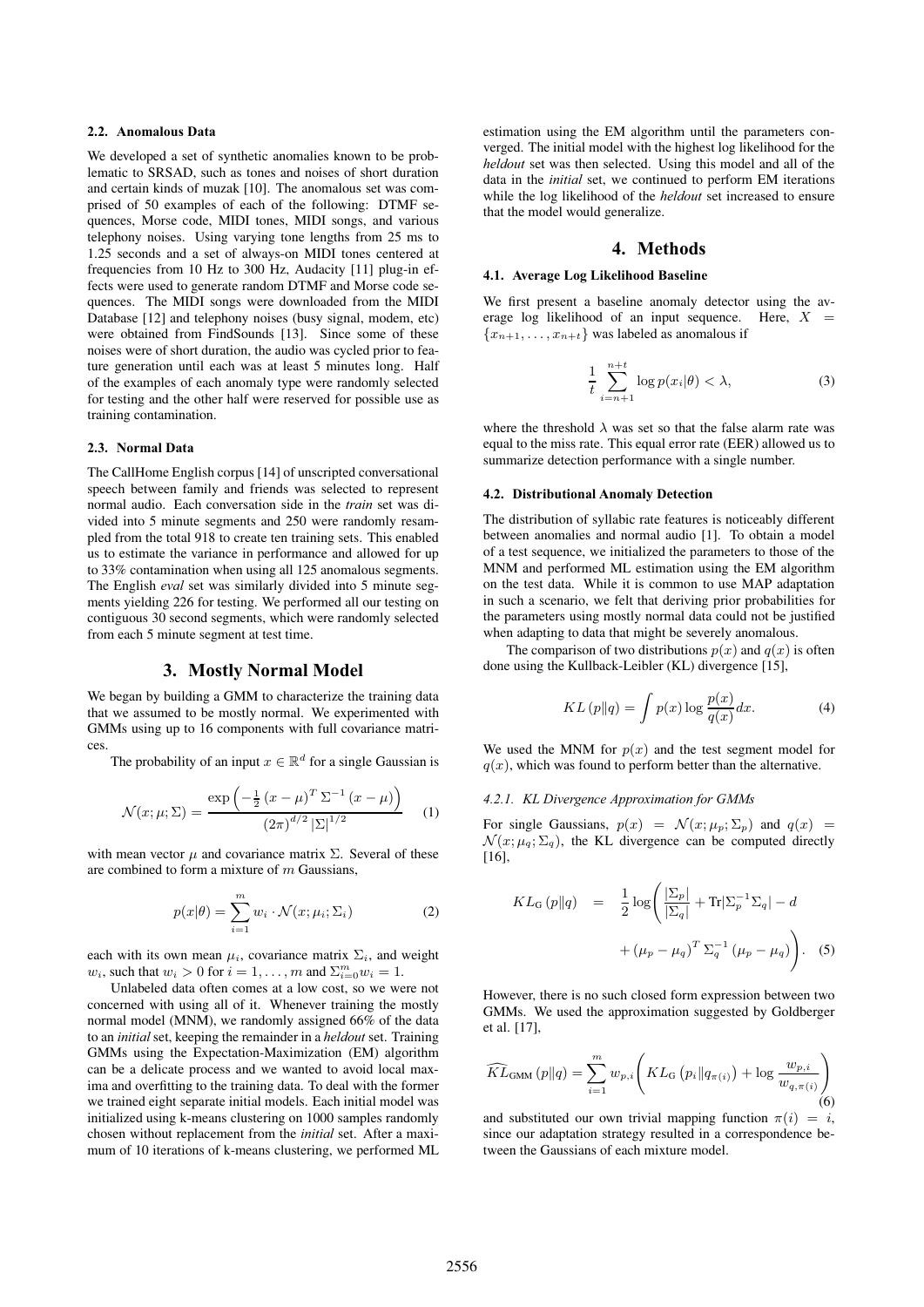

Figure 1: GMM ML adaptation from the MNM (dashed blue) with 33% training contamination to (a) CallHome English cut 4829 side A (solid green) and (b) a random sequence of DTMF tones keyed on and off every 700 ms (solid red). The four most divergent Gaussians that would be trimmed are shown with thicker lines.

#### *4.2.2. Trimming Gaussians for Robustness*

With sufficient contamination some Gaussians in the MNM would inevitably model anomalous regions of the feature space. When adapting to normal data, changes in these Gaussians could lead to false alarms. With labelled training data we could have estimated which Gaussians were modeling anomalous data and then discarded them before estimating the KL divergence. In our unsupervised setting we did not have such labels, and our aim was to exploit the mostly normal data by discarding a fraction of the most divergent Gaussians. Our approach begins by treating the summands of Equation 6,

$$
d_i = w_{p,i} \left( KL_G \left( p_i \| q_{\pi(i)} \right) + \log \frac{w_{p,i}}{w_{q,\pi(i)}} \right) \tag{7}
$$

as samples of a random variable D whose location we want to estimate robustly. We do so by discarding  $\alpha$  of the largest  $d_i$ 's using the one-sided trimmed mean,

$$
\widehat{KL}_{\alpha\text{-trimmed}}\left(p\|q\right) = m\left(\frac{1}{m-k}\sum_{j=1}^{m-k}d_{(j)}\right) \tag{8}
$$

with  $d_{(i)}$  denoting the order statistics and  $k = \lfloor \alpha m \rfloor$ . We also tried the more traditional two-sided trimmed mean [18], but found it did not perform as well. We attributed this to the lack of negative outliers in the right-skewed distribution of D.

An example of the adaptation from the MNM to a normal segment is shown in Figure 1(a). A change in a few of the Gaussians lead to a divergence of 20.9 using Equation 6. Adaptation from the same MNM to an anomaly is shown in Figure 1(b). The resulting divergence was only 2.9 despite more of the Gaussians being affected by the adaptation. After discarding the four most divergent Gaussians (shown with thicker lines) in an unsupervised manner, the normal and anomalous segments had trimmed KL divergences of 0.2 and 1.3, respectively.

### **5. Experimental Results**

### **5.1. Training Data Contamination**

The aim of this work was to relax our previous assumption that a large amount of purely normal data was available for training. Obtaining data that is mostly normal is relatively inexpensive since it does not require any annotation. We investigated if any methods could robustly model the normal data, even when it was partially contaminated with anomalies. Figure 2 shows



Figure 2: Box and spline plots of anomaly detection EER at various contamination levels using 16 Gaussians. The dotted lines around the splines indicate 95% confidence levels.

the EER for each of the investigated methods using mixtures of 16 Gaussians as contamination levels were varied from 0% to 33% in approximate increments of  $3\frac{1}{3}\%$ . To examine the relationship between performance and contamination, we first performed linear regression and then fit natural cubic splines to assess the linearity. Model selection for the splines was performed using the Bayes information criterion (BIC) [19].

Linear regression for the log likelihood method suggested that error rate increased with the amount of contamination (EER% = 22 + 0.87 per contamination percent,  $r^2 = 0.87$ ,  $P <$ 0.001). However, spline fitting suggested that the relationship was slightly nonlinear  $(df = 2, P < 0.001)$ . For purely normal training data, the KL divergence achieved the lowest EER (5.8%) with a median absolute deviation (MAD) of 1.3%. The difference between its performance and the  $\frac{1}{4}$ -trimmed KL divergence (6.3% EER, 0.9% MAD) was not significant  $(P = 0.44)$  using a Wilcoxon paired-sample signed rank test.

For contaminated training data, trimming one quarter of the Gaussians resulted in significantly better performance, with one exception at 6.7% contamination ( $P = 0.19$ ). The variability of performance for the untrimmed KL divergence was not well accounted for with a linear model (EER% =  $9.5 +$ 0.70 per contamination percent,  $r^2 = 0.32, P < 0.001$ , but the BIC suggested that higher order splines offered no better fit. The performance of the  $\frac{1}{4}$ -trimmed KL divergence did not show a significant dependence on the amount of contamination  $(P = 0.53)$  and a constant model resulted in a better fit (EER%)  $= 7.6, P < 0.001$ ). The median EER for all methods including  $\frac{1}{2}$ -trimming KL divergence are shown in Table 1 for select contamination levels.

#### **5.2. Model Selection**

We also evaluated the performance of each method as we varied the number of Gaussians from 1 to 16 when training on 33% contaminated data (Figure 3). Spline fitting suggested that all